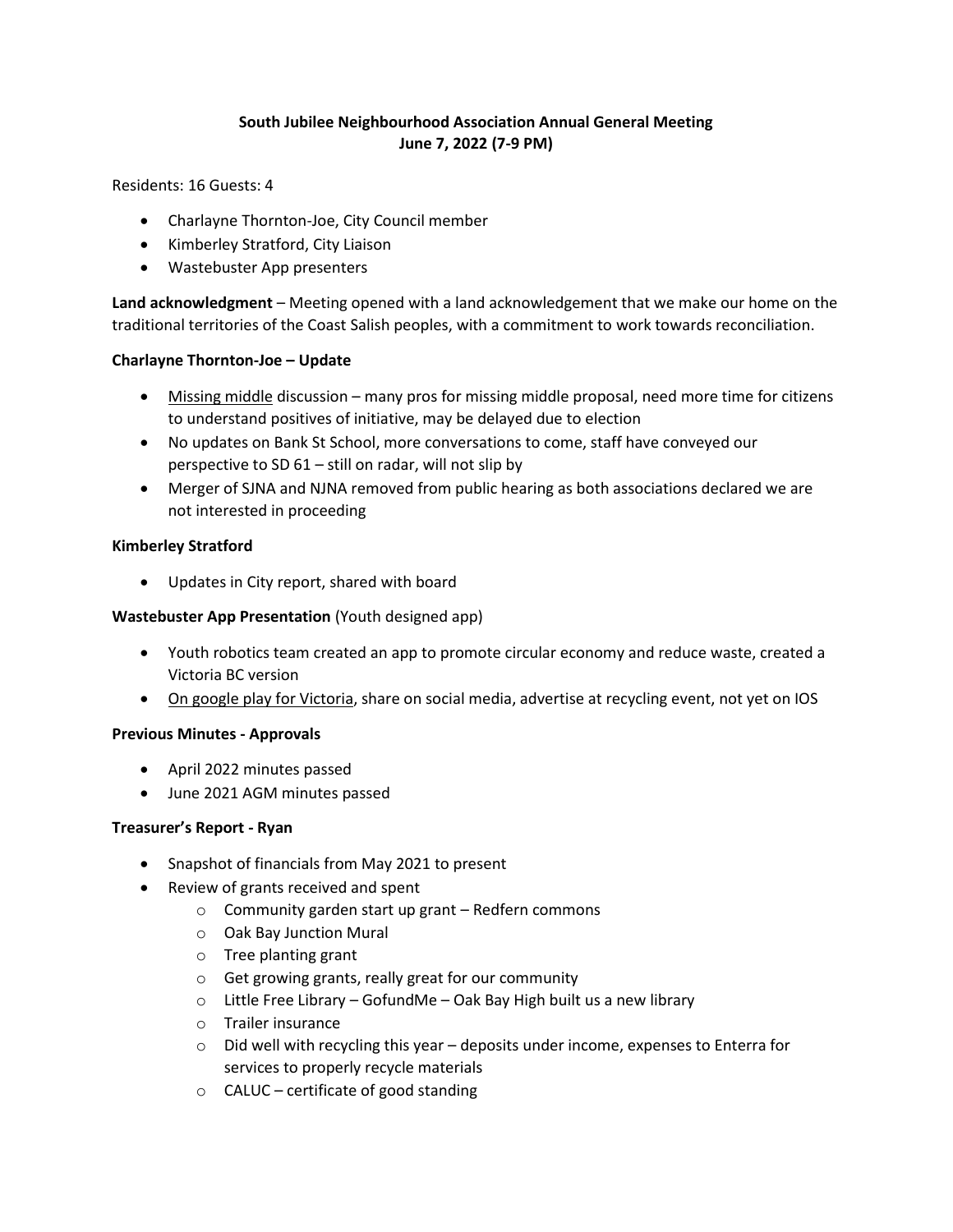- $\circ$  Switched from TD to Coast Capital this year, term redemption from TD wen we moved institutions
- o Heritage sign project finalized this year
- $\circ$  Parkfest city grants and funds from recycling, leftover funds from other grants put towards specific Parkfest activities
- o White Spot Mural
- Thanks to Kimberley for her help with grants
- Greening project Erin total cost for project is approximately \$57,000. Will be completed in phases, applications for grants
	- o This year, hard costs like paths, covered by grant
	- $\circ$  Growing in the city volunteer coordinator grant, funds to manage activities
- Review of coming year expenses over \$500 will need a board vote
- Kimberley if SJNA applies for additional grants, city will review grants provided already. Repeatable activities not fundable, like Parkfest. Base grant will be received again this year, approximately \$3800 for community celebrations, communications
- Discussion of monies available outside of grants committed/allocated to specific purposes
- Motion to spend money on Parkfest held pending additional financial information to ensure we have appropriate funds for initiatives
- Commitment to review financial information at each meeting
- Board members to use google drive to track financial aspects of projects
- Updated procedures for payables, save \$170 in the past year by not using cheques, we went entirely paperless this year, two signors required to release payments, two factor identification to protect information

# **AGM - Election of Board**

- Loss of board members this year Tony has moved up island, Char wants to focus on projects rather than board work, Liz has done communications for a long time (website and email) and looking to move on.
- Process open the floor to accept nominations
	- o Andrew Fryer Secretary
	- o Ryan Shore Treasurer
	- o Murray Gudmundson– Vice President
	- o Matt Dell President
	- o Molly Sullivan Director
	- o Kathleen Laird Director
	- o Erin Renwick Director
	- o Susan Wetmore Director
- Motion passed to accept the nominations of the Board officers and directors at large as noted above

# **CALUC – Community Association Land Use Committee**

- Gail, Kathleen and Rochelle have been doing great work on CALUC and are willing to continue
- Motion passed to accept the nominations for CALUC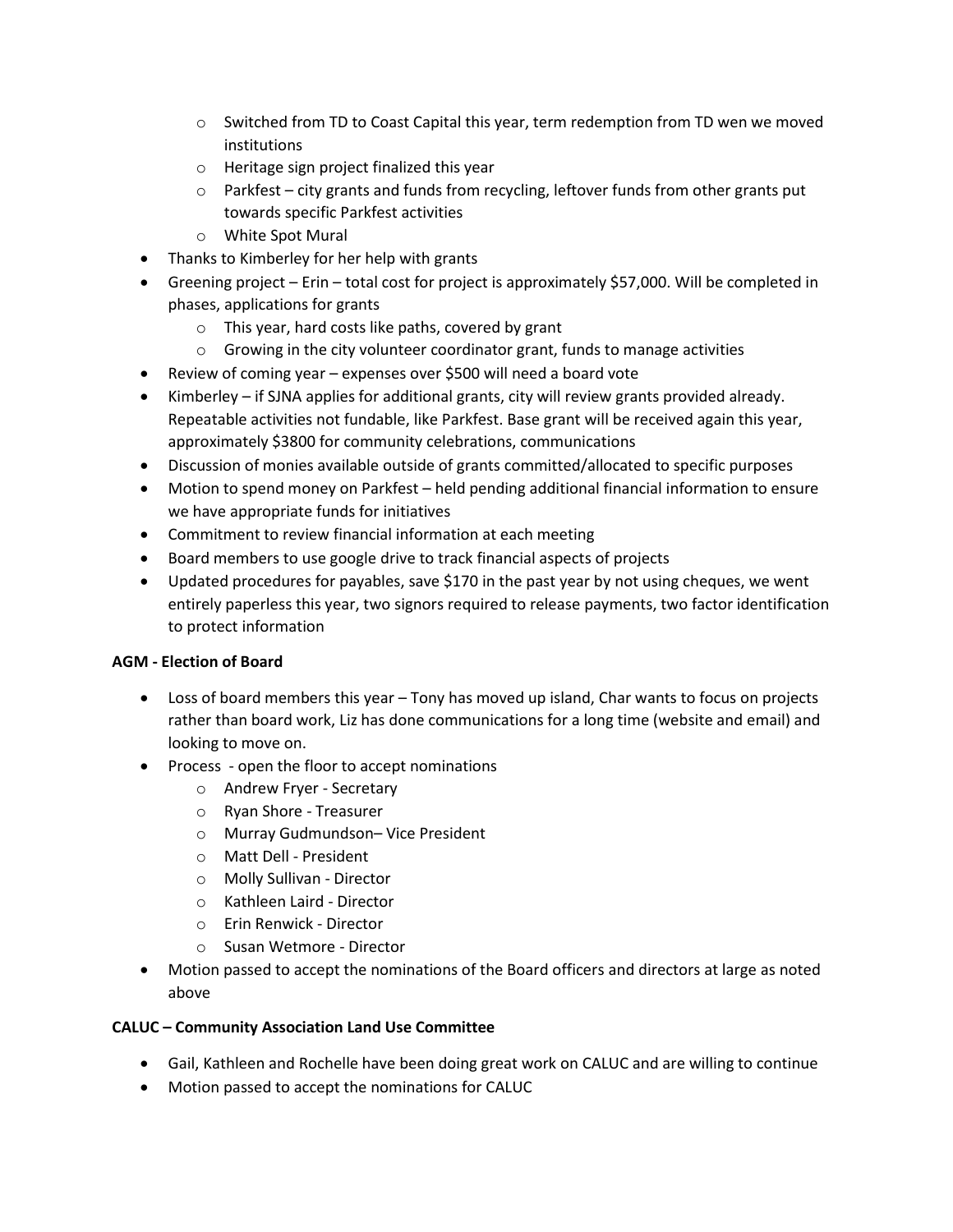- Update Project at 1699 Fort Street was student housing but now rentals, 4 will be affordable for ten years for mid-income based on City parameters, 9 parking stalls
	- $\circ$  No details on types of units that will be identified as affordable
	- $\circ$  Discussion regarding requesting more affordable units or cash contributions towards building additional green space in return for higher density on site
	- $\circ$  Project went from student housing to all affordable housing to four affordable units
	- o Aryze Developments
	- $\circ$  Letter to developers with a cc. to City (mayor and council) with modest request for developers contribute to neighbourhood green space
	- $\circ$  Motion to request additional affordable housing and \$25,000 towards Redfern park project – Passed
	- $\circ$  Recommendation reach out to Jawl Properties to show them Redfern Park proposal Ryan to reach out to Peter to discuss project
- Care home on Fort Street want to expand to west on Ashgrove Street for independent living (North Jubilee side, NJNA will keep us in the loop)
- 1514-1520 Foul Bay Development Redesign may revert to original design due to technical reasons, with City Hall

## **Bank Street School**

- Update, April meeting, decided to write letter to School Board and political representatives to meet regarding school concerns. Meeting has not happened so another letter will be sent this week, asking for a meeting and commitment to public consultation
- Meetings occurring between school board and city but SJNA is not being consulted meetings are confidential and we are not aware of discussions
- Seeking commitment to public engagement processes
- Addendum or separate letter/email Request to move basketball court out of fenced area and request to move fencing so there is a path in between, should not be blocked off
- Frustration that community space has been lost, impactful to neighbourhood

# **Get Growing – June 4**

- Very successful, Liz did a great job organizing it
- Next one will be in mid-August for fall planting

# **Redfern Park Project**

- Erin moving forward, meeting with City and contractor second week of June
- Landscape contractor has been hired, moving along well
- Barb suggestion for toilet in park

# **Parkfest 2022**

- Aiming for late August this year
- Need crew to organize again, same approach as last year
- Keep in mind building of Redfern Commons plan festival before we start work, Matt and Erin to meet offline to coordinate dates